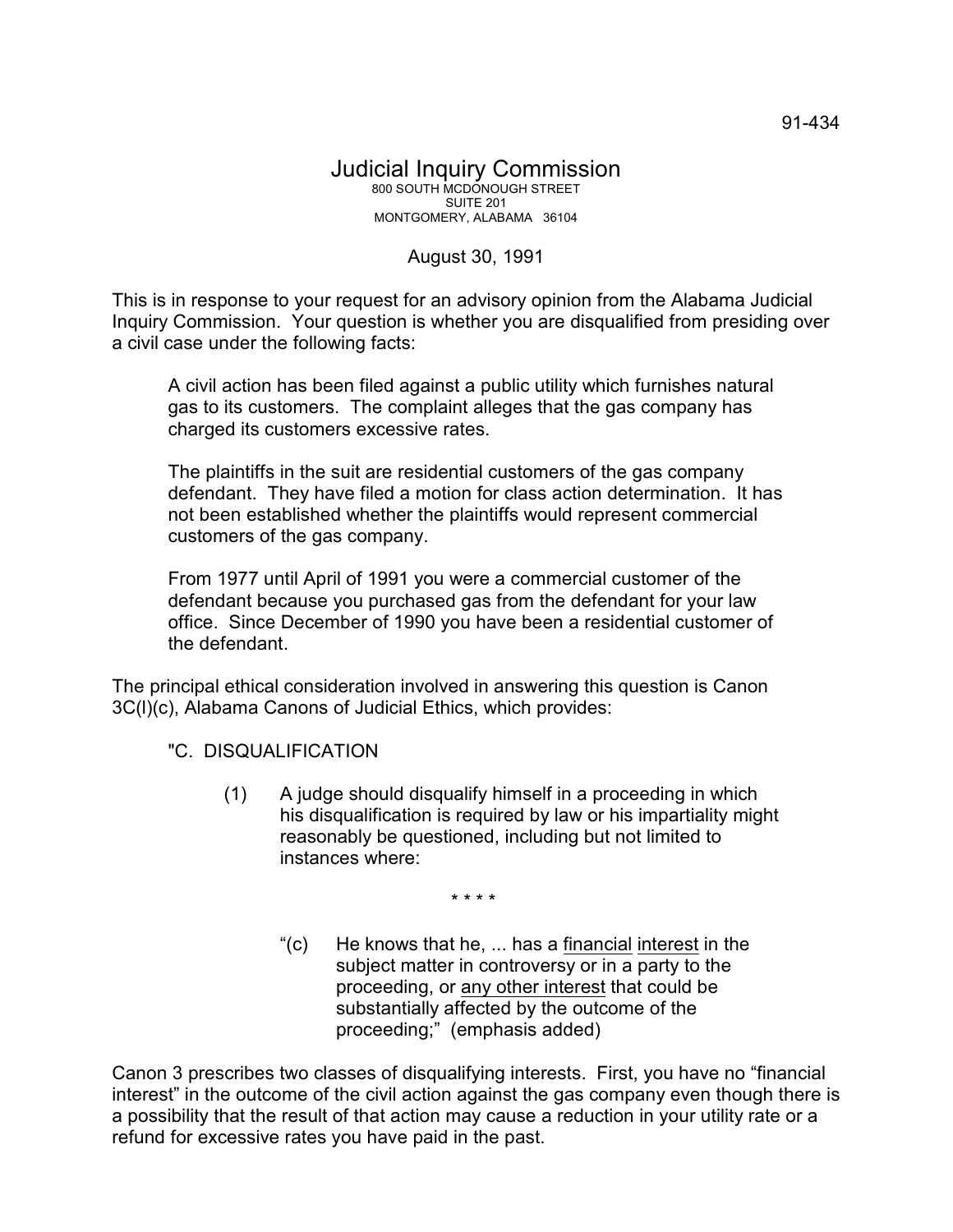## 91-434 Page 2

A "financial interest" is specifically defined as "ownership of a legal or equitable interest, however small, or a relationship as director, advisor, or other active participant in the affairs of a party, ..." Canon 3C(3)(c). A remote contingent benefit that a judge might at some future date share in any refund that might be ordered for certain utility customers has been held not to constitute a "financial interest", but does constitute an "other interest". In re New Mexico Natural Gas Antitrust Litigation, 620 F.2d 794, 796 (10th Cir. 1980) and In re Virginia Electric & Power Company, 539 F. 2d 357, 366 (4th Cir. 1976). See also Aetna Life Insurance Company v. Lavoie, 475 U.S. 813, 826, 106 S.Ct. 1580, 1588, 89 L.Ed.2d 823 (1986) holding that while the Alabama Supreme Court Justices might conceivably have had a slight pecuniary interest in an action against an insurer seeking punitive damages for a bad-faith refusal to pay a valid claim because of their possible inclusion in the class action brought by other justices against another insurer alleging bad faith, that interest was not "direct, personal, substantial, and pecuniary."

Second, you should disqualify yourself if the outcome of the civil proceeding could substantially affect your interest as a customer of the utility.

"Although being a rate payer does not involve 'ownership of a legal or equitable interest' in the party to whom the judge made such payments, the committed concluded that at some point a relationship to a party as a utility customer ... should disqualify a judge. The test is that a judge should disqualify himself if the outcome of the proceeding could substantially affect his interest as a customer of the utility ..."

In re Virginia, 539 F.2d at 368, quoting E. Thode, Reporter's Notes to Code of Judicial Conduct at 66-67 (1973). In In re New Mexico, 620 F.2d at 796, the judge's gas bill would be lowered by \$31 per year if the plaintiffs were successful. In In re Virginia, 539 F.2d at 368, the potential existed that the judge might save up to \$100 over the next 40 years.

In determining whether you have an interest that could be "substantially affected" by the outcome of the civil action, you should consider any benefit you will receive if the plaintiffs are successful, whether that benefit is such that a reasonable person may question your impartiality, and the remoteness of the interest and its extent or degree. L. Abramson, Judicial Disqualification Under Canon 3C of the Code of Judicial Conduct at 64-65 (American Judicature Society, 1986).

You have provided this Commission with no information concerning the size of any benefit you may receive should the plaintiffs be successful. If you determine that your disqualification is required on the basis of your status as a past and/or present customer of the defendant because your interest could be substantially affected, instead of recusing yourself, you may disclose the interest on the record for a remittal of disqualification. The remittal must be in writing, signed by all parties and lawyers, and it must be independent of the judge's participation. Canon 3D.